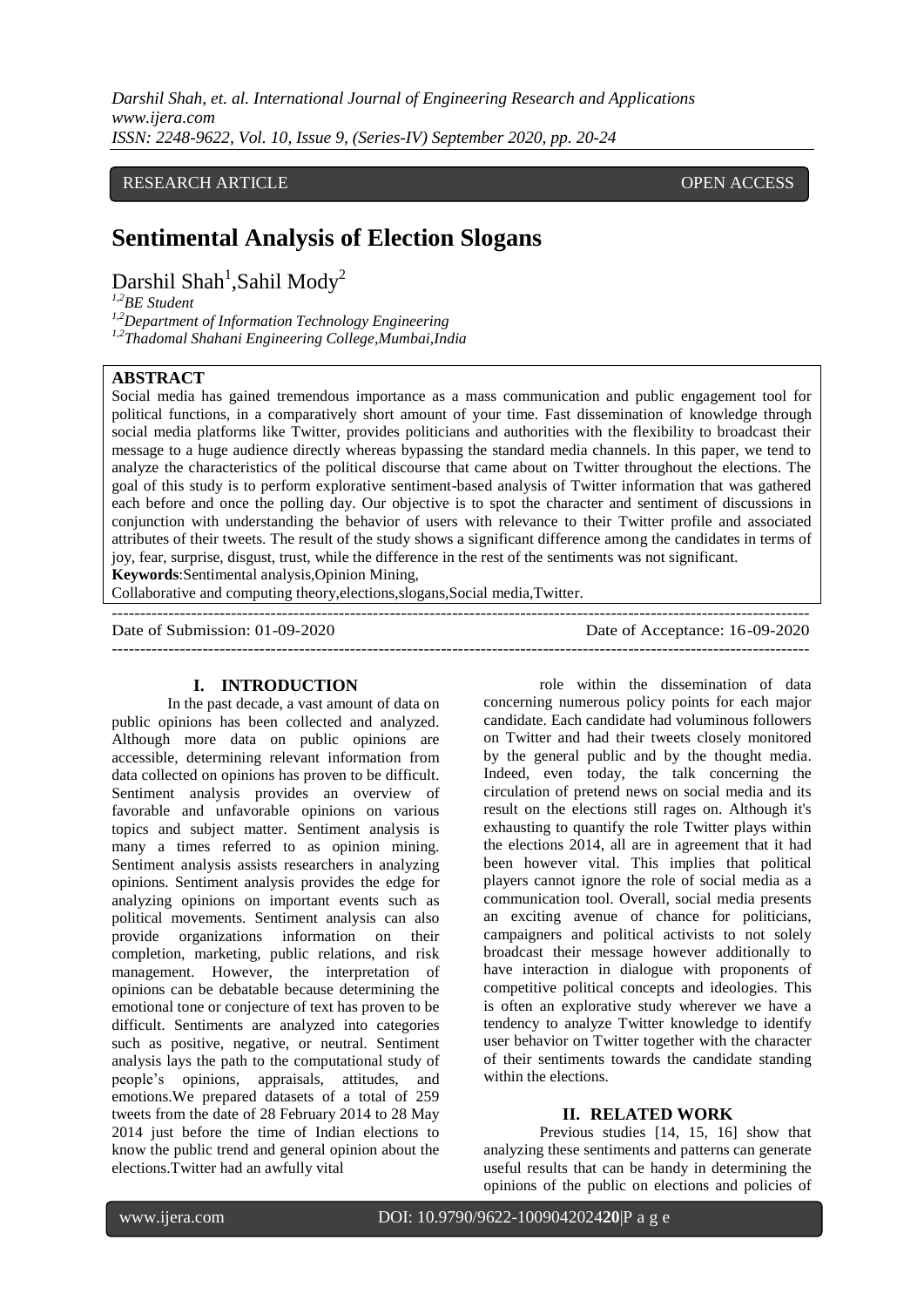the government. In [14], authors extract sentiments (positive, negative) as well as emotions (anger, sadness, etc.) regarding the major leading party candidates, and based on that they calculate a distance measure. The distance measure shows the proximity of the political parties, the smaller the distance higher the chances of close political connections between those parties. [15] and [16] also shows how twitter data can help predict election polls and derive useful information about public opinions.Existing problems on analyzing different political tweets have been discussed in [11]. Sarcasm tends to reduce the accuracy of the classifier. [1] shows how Sarcastic tweets in which a positive sentiment followed by a negative situation is handled. For a deep analysis of the sentences, the dependency parsing tool should be used which can extract relations among the words that are forming the sentence. [12, 19] show the usage of Stanford Dependency Parser in extracting these relations.We also used categorization specified in [12] but modified them a little to suit our approach. Our categorization consists of six entities namely: Modifiers, Intensifi-ers, Dividers, Negations, Verbs, and Objects. We believe that these entities are important as they can significantly affect the sentiment of the overall sentences.

# **III. PROPOSED APPROACH**

In this paper, we proposed an approach for sentiment analysis of slogans. We believed in a common system that will be able to solve different problems like Sarcasm, Conjunction, and Implicit negation combined.For this, we proposed an unsupervised hybrid approach of Lexicon Based and Rule-Based Sentiment Analysis which will analyze words related to other words, thus giving the overall sentiment of the sentence. For lexicon, SentiWordNet is used which can give us the sentiment scores of a word. A negative score signifies a negative connotation and a positive score signifies a positive connotation of the word. Slogans were manually downloaded from a time period of 28 February 2014 to 28 March 2014. Our system follows in mainly 4 steps which are explained below:

## A. DEPENDENCY EXTRACTION

We used SDP to extract rules from the slogans. The sole reason is to remove extra words that are not related to overall sentiment or contribute very less to the overall sentiment. From these rules, those that are containing verbs, adjectives, adverbs, nouns, conjunctions, and negations are extracted and the rest are discarded.When analyzing twitter sentences we found out that due to wrong grammatical formations, the efficiency of SDP decreases which will affect our system. When SDP is unable to detect the relation between two words, it uses rule "dep" which shows the unknown dependency between those words. To improve this we used the Ark twitter POS tagger. ATP enables us to determine the part of speech of the two words thus giving us the dependency.

# B. SET DISTRIBUTION

We approach the problem in a set wise manner. It is easier to deal with the problem when it is divided into sets. A natural language sentence is divided into 6 sets according to their part of speech and the polarity of the whole sentence is described by describing the polarity of each set in relation to the other sets. Word phrases in the sets contain a reference to the words of the previous sets to which they are specifically connected. This helps us in extracting features that will be vital in classifying the sentences according to the rules in the next section. The functionality of each set is explained below with the help of an example sentence.

1." BJP will make good government and will be successful in removing corruption from India." · Set W0 (Keyword Set) – Includes Subject or Objects containing Keywords Like "BJP". These contain Noun or Noun + Noun. From the above sentence  $(1)$ this set will include "*BJP*".

· Set W1 (Verb Set) – Includes verbs that describe the action performed by the contents of Set W0 with a reference to the specific noun to which it is connected. From the above example (1), this set includes *'make', 'removing*" because of the extracted rules *subj(make-3, BJP-1) and subj(removing-11, BJP-1)* from figure 2 and we will extract features " $BJP\_make'$ , " $BJP\_removing'$ .

· Set W2 (Object/subject set) – Includes objects on which the Set W0 is performing actions. This set also includes a Noun and Noun + Noun. From  $(1)$ this set includes "*government*", "India" because of the relations *dobj(make-3,government-5),dobj(removing-11,corruption-11),* 

*prep\_from(removing-11, India-14)*. We will extract features"*make\_government','remove\_corruption','r emove\_India'.* 

· Set W3 (Modifier Set) – Includes adjectival and adverbial modifiers that are providing or modifying sentiments from the above sets (W0, W1, W2). From (1) this set includes "*good'*, "successful" due to the relation *amod(government-5, good-4,),amod(BJP-1,successful-9)*. We will extract features from this as *"government good*'," *BJP\_successful".* 

· Set W4 (Intensifier Set) – Includes adverbial intensifiers that are strengthening or weakening the sentiment scores from the Sets above. From (1) this set includes "*be*' from the relation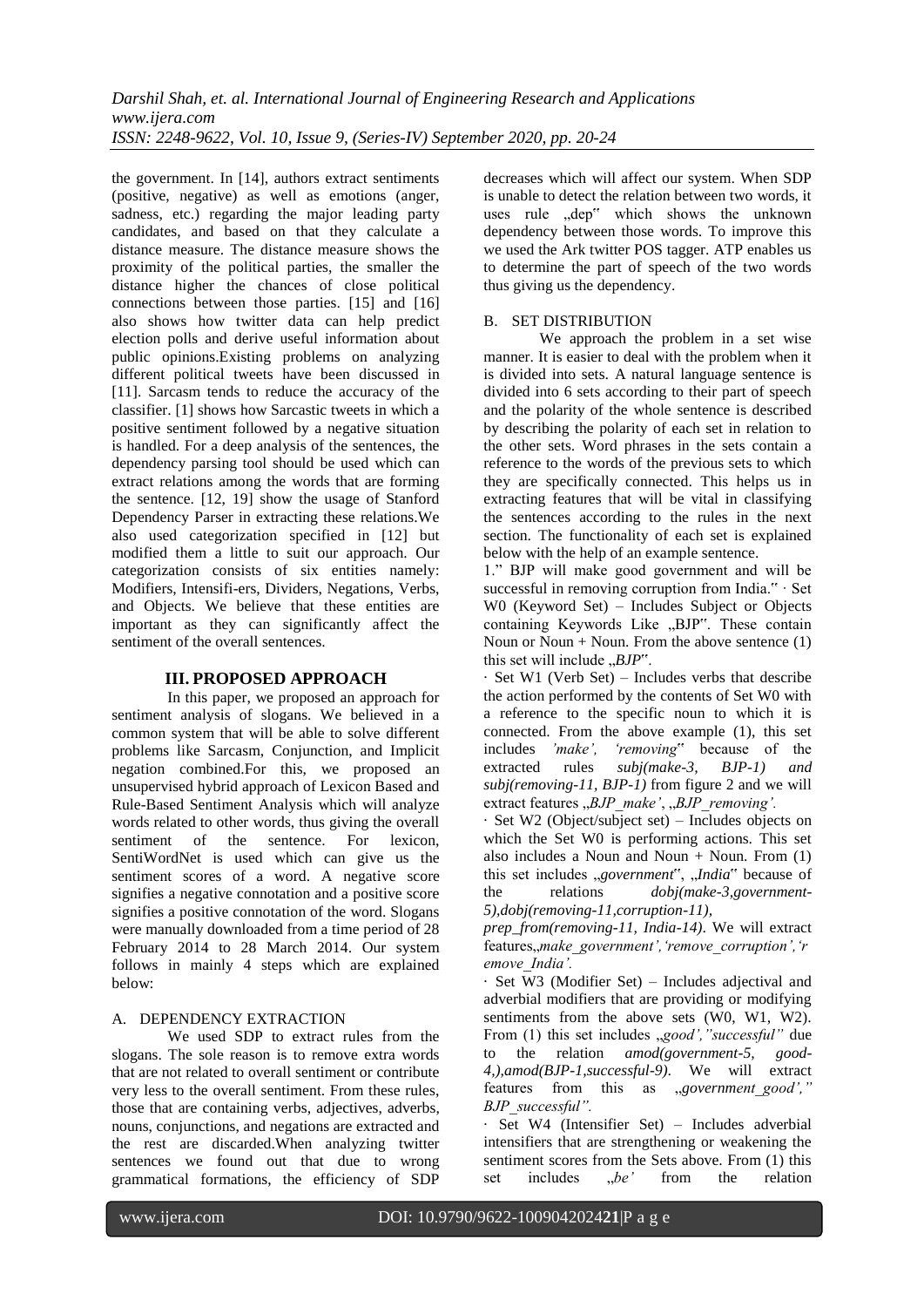*advmod(successful-9, be-8)*. We will extract the feature "successful\_be."

· Set W5 (Buffer or Divider Set) – Includes conjunctions like "but" and "and" with references to two words which it is dividing. From (1) this set will include "*and*" from the relation *conj\_and(make-3,*  *remove-10)*. We will extract the feature "*remove\_make\_and*".

· Set W6 (Negation Set) – includes the negation words like "not", "never" which flips the sentiment score from the sets above. From the above example (1) there is no negation word in this example so it won't include any of the words.

# C. CONTEXT RULES FORMATTING **Table-1**: Context rules (Verb - VB, Noun – N, Adjective - J, adverb – RB, \* - doesn"t matter, positive +,

| Rule           | Set W1<br>Verb Set | SetW2<br>Object Set | Set W3<br>Adjective Set | Set W4<br>Adverb Set | Polarity |
|----------------|--------------------|---------------------|-------------------------|----------------------|----------|
| 1              | $VB -$             | $N + /$ neutral     | $\ast$                  | $\ast$               | -ve      |
| $\overline{2}$ | $VB -$             | $N -$               | $J -$                   | $\ast$               | $+ve$    |
| 3              | $VB + / neutral$   | $N-$                | $\ast$                  | $\ast$               | -ve      |
| $\overline{4}$ | $VB + / neutral$   | $N + /$ neutral     | $J + /neutral$          | $\ast$               | $+ve$    |
| 5              | $VB + / neutral$   | $N + /$ neutral     | $J -$                   | $\ast$               | -ve      |
| 6              | $VB + / neutral$   | $N + /$ neutral     | $J +$                   | $RB +$               | $+ve$    |
| $\tau$         | $VB + /neutral$    | $N + /$ neutral     | $J -$                   | $RB +$               | -ve      |
| 8              | $VB + / neutral$   | $N + /$ neutral     | $J +$                   | $RB -$               | $+ve$    |
| 9              | $VB + / neutral$   | $N + /$ neutral     | $J -$                   | $RB -$               | -ve      |

We developed rules to determine the sentiment of tweets into positive and negative. These rules are presented in Table 1 and each rule is explained with example further. The polarity of the words is determined by the SentiWordNet. We used the following abbreviations for the rules.

*Example:* Consider the tweet "AAP bhakts are always right, BJP wastes time for Dharnas. If u don't trust then see it" for the above rule. Here the keyword is  $\mu$ BJP" and set W1 includes  $\mu$ trust" which is a positive verb in SentiWordNet and W2 includes "time" and "waste" both of these are minor positive and neutral nouns respectively. Notice that negator "don't" (placed in  $W_0$ ) is attached to trust i.e. we extract the feature "trust\_don't" which will reverse the polarity of Set W1 containing "trust", thus classifying in Rule 1.

## D. DETERMINING SENTIMENT SCORE

Once the rule formation occurs, sentiment scores are calculated using SentiWordNet. We used a method similar to specified in calculating and distributing scores. Let  $Spre$  be the polarity from the previous sets with which it is connected to, **Sset** be the

polarity of the particular set, and  $Snew$  be the updated polarity. Figure 1 shows the algorithm used for the sentiment score calculation. Algorithm for sentiment score calculation:

**Function sentiscore(set(sets)) Begin**:

If set is  $W1$ (verb Set)) then  $\textit{Snew} = 0.0 + \textit{Sset}$ ;

**If the set is W2(object set) or W3(modifier set) then**

**If** Spre!=0 then  $Snew = Spre*Sset|Sset|+Sset$ ;

 $E$ **lse**  $S$ *new* **=**  $S$ *set***;** 

**If the set is W4(intensifier set) then**

**If Spre!=0 then**  $\textit{Snew} = \textit{Spre*} 1 + \textit{Sset}$ **;** 

**If the set is W6(negator set) then**  $\textit{Snew}$  **=−** $\textit{Sprev}$ **;** 

**Return Snew;**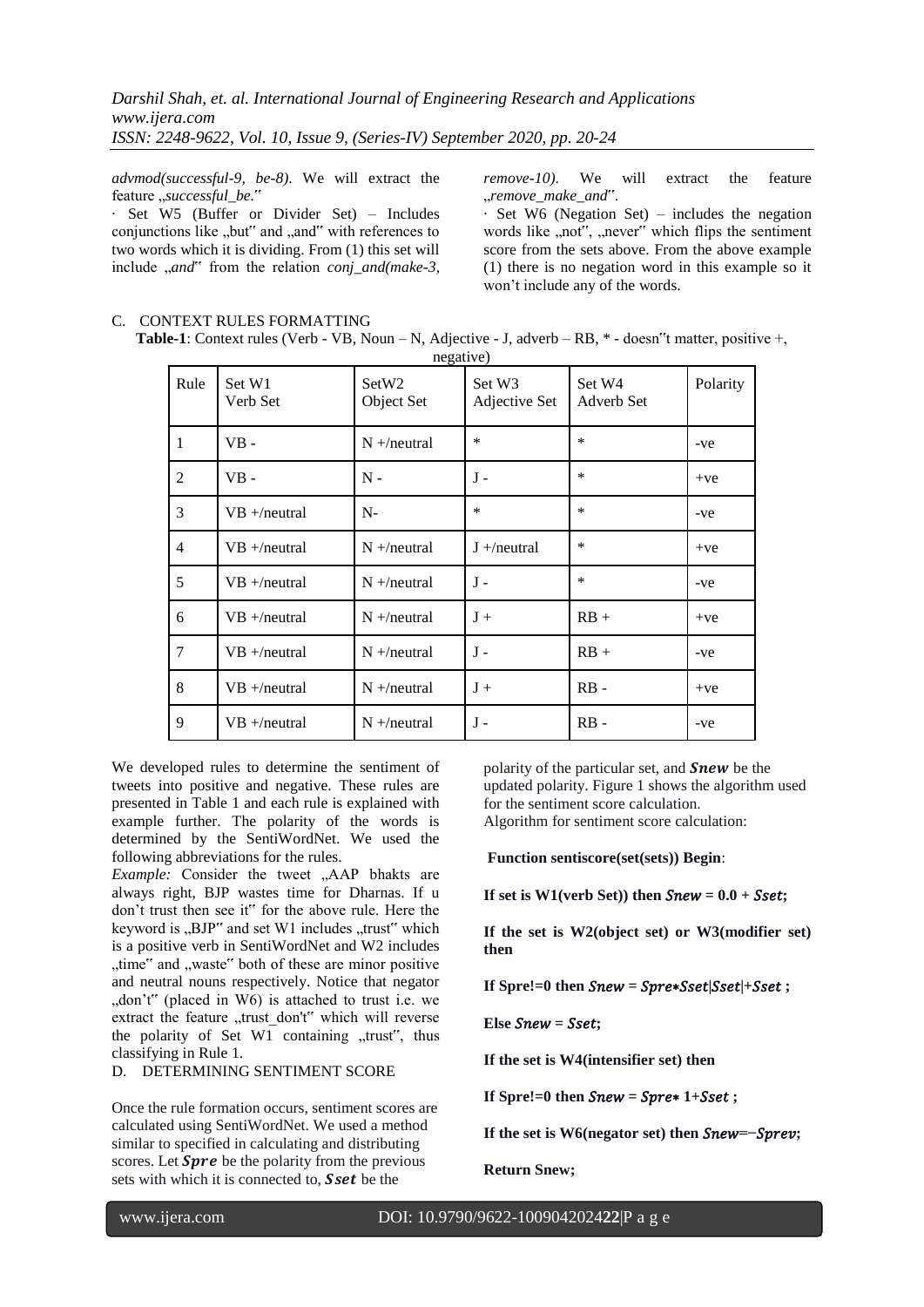#### **IV. RESULTS**

We prepared datasets of a total of 259 tweets from the date of 28 February 2014 to 28 May 2014 just before the time of Indian elections to know the public trend and general opinion about the elections. Among the total tweets, 116 are positive, 92 are negative and the remaining 51 are objective tweets. We used accuracy as an evaluation measure

and it is computed by dividing the correctly classified tweets with the total number of tweets. Our approach correctly predicted 76 positive tweets and 55 negative tweets. Further, we investigated manually that tweets containing colloquial language (containing Hindi words) are 56 out of which 20 were positive and 17 were negative. We removed these tweets from total tweets. The results are presented in Table 2.

| Accuracy - positive tweets | $(76/96)x100=79.17%$      |
|----------------------------|---------------------------|
| Accuracy-negative tweets   | $(55/75)x100=73.33\%$     |
| Overall Accuracy           | $(131/171)x100 = 76.61\%$ |

**Table-2**: Results

| Number of tweets evaluated containing keyword AAP | 106                       |
|---------------------------------------------------|---------------------------|
| Tweets containing positive sentiment towards AAP  | 37                        |
| Percentage of users positive about AAP            | $(37/106)x100=$<br>34.91% |
| Tweets containing negative sentiment towards AAP  | 51                        |
| Percentage of users Negative about AAP            | $(51/106)x100=$<br>48.11% |

Next, we tried to model elections in the National Capital Territory (NCT) Delhi region. For this, we manually downloaded 106 tweets giving sentiments for the Aam Admi Party (AAP) and its party leader Arvind Kejriwal from the same period by the users of the Delhi Region. We investigated tweets with #AamAdmiParty, #AAP and #ArvindKejriwal. The results are presented in Table 3.

# A. DISCUSSIONS AND COMPARISON WITH OTHER APPROACHES

The above results show that 34.91% of users were positive towards the AAP party in the NCT Delhi region. From the Indian General Election results 2014 we know that all the 7 seats of the Delhi region were won by Bhartiya Janta Party

(BJP). Although AAP was not able to win any seat in NCT Delhi, there voting share in the elections was 32.90%. This gives us an error percentage of 6.11%. So we were able to predict the voting share of AAP with an acceptable error percentage.

We compared our proposed approach with state-of-art approaches. Table 4 presents some cases where other approaches fail whereas the proposed approach performs better than other methods. The example tweets are chosen from the dataset according to the classification type by the algorithm.

#### **V. CONCLUSION**

People are increasingly using Social media to express their opinion. And, Twitter is a great source to investigate public opinion, especially